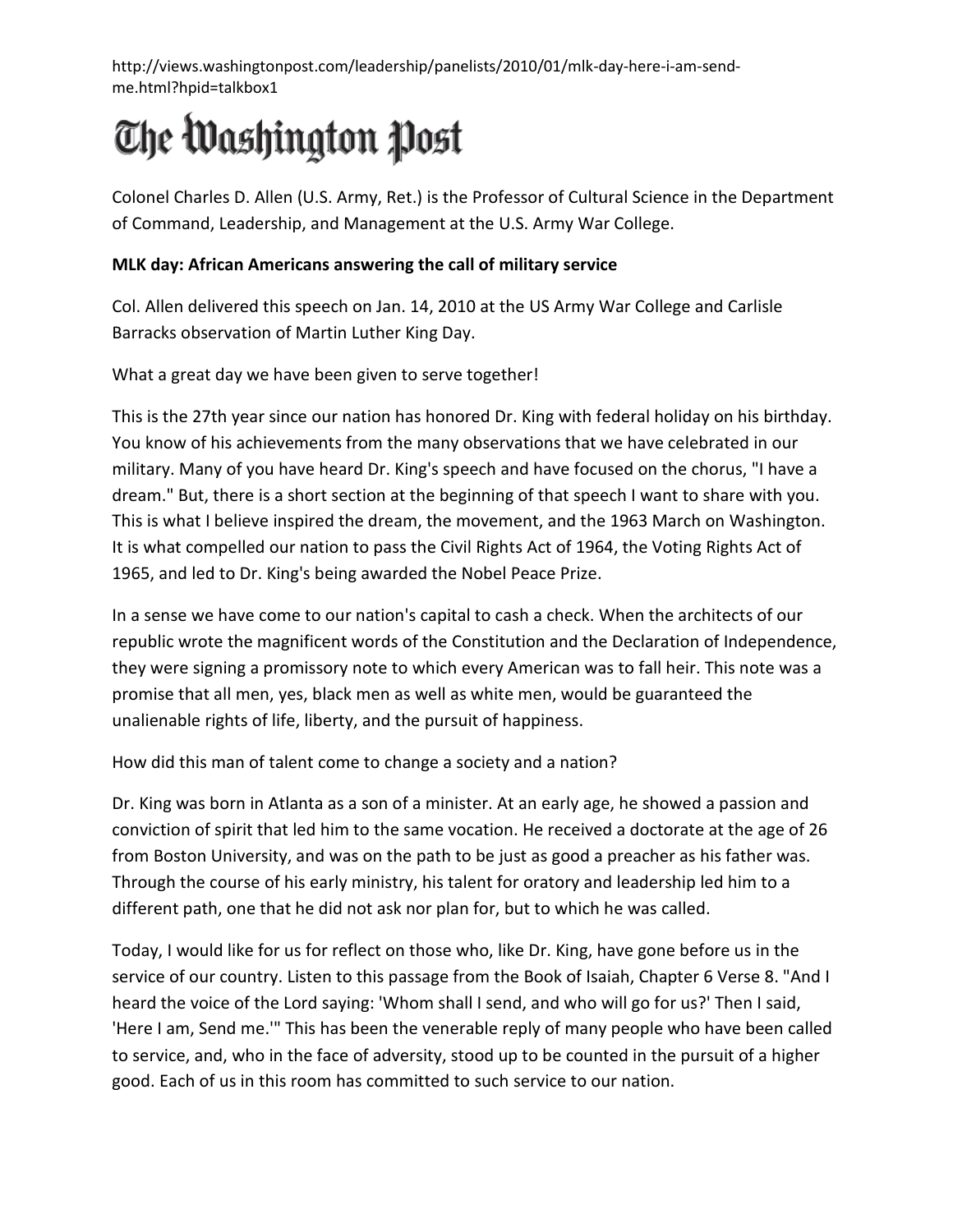As Dr. King inevitably studied our American history, he would have known that [many blacks had](http://www.army.mil/africanamericans/main_content.html)  [answered that call,](http://www.army.mil/africanamericans/main_content.html) and served nobly in the fight for freedom and justice. With each gathering like this one here today, we celebrate those selfless heroes AND the tradition of service to our country. In Boston, a brass plaque hangs on a small patch of bricks marking the location of the Boston Massacre of 1770. At that spot, [Crispus Attucks,](http://www.loc.gov/exhibits/treasures/trr046.html) became the first martyr of the American Revolution. He was a black man, a runaway slave, who was at the forefront of America's quest for freedom. When called, he answered "Here I am, Send Me -- I will stand against tyranny and injustice. I will stand for liberty."

During the Civil War, with their freedom at stake, black Militiamen gave the Union forces the ability to defeat those who would oppress an entire race. This is the legacy of the 54th Massachusetts Volunteer Infantry Regiment that was depicted in the movie ["Glory.](http://en.wikipedia.org/wiki/Glory_%28film%29)" Those great men of our past each answered the call with "Here I am, Send Me--I will fight to end the oppression of my people; I will fight for the right to be free."

After the Civil War, black units were finally included in the Regular Army. Serving in the American West and on the Great Plains, they picked up the unforgettable name of [Buffalo](http://www.loc.gov/vets/stories/ex-war-buffalosoldiers.html)  [Soldiers.](http://www.loc.gov/vets/stories/ex-war-buffalosoldiers.html) Among that group was the first Black cadet to graduate from West Point, [LT Henry O.](http://www.army.mil/africanamericans/profilesflipper.html)  [Flipper.](http://www.army.mil/africanamericans/profilesflipper.html)

Forty-eight hours ago I was in Fort Leavenworth, Kansas, and I stood at the base of the beautiful [statue that captures the spirit of those Buffalo Soldiers](http://garrison.leavenworth.army.mil/sites/about/Buffalo.asp) of the 9th and 10th Cavalry. Though it is not common knowledge, these all-black units kept Teddy Roosevelt from losing the Battle of San Juan Hill and helped Brig. Gen. John "Black Jack" Pershing pursue Pancho Villa in 1916.

Despite the evidence of heroic actions of black American soldiers, our published U.S. history reflected something to the contrary. Here is one study's conclusion:

As combat troops under modern war conditions, [negroes] never rose to the standard of white units even when well led by white officers. The negro officers were educationally and in character far inferior to the whites, and troops under negro officers were unfit for battle against an aggressive and active enemy.

This was from a 1925 study conducted by the Army War College.

On August 25th, 1941, black Americans were finally given a chance to prove their stuff in the Army Air Corps. The [Tuskegee Airmen of the 332nd Fighter Group h](http://www.nps.gov/history/museum/exhibits/tuskegee/airoverview.htm)ad the mission of escorting Allied bombers. In over 15 thousand sorties, they did not lose one bomber to enemy hostilities. Those black airmen accomplished this astounding feat with sheer skill, purpose of mind, and courage of conviction. They served proudly with the benefit of neither privilege nor courtesy. They answered the call by saying "Here we are, Send us--We will fight against injustice and for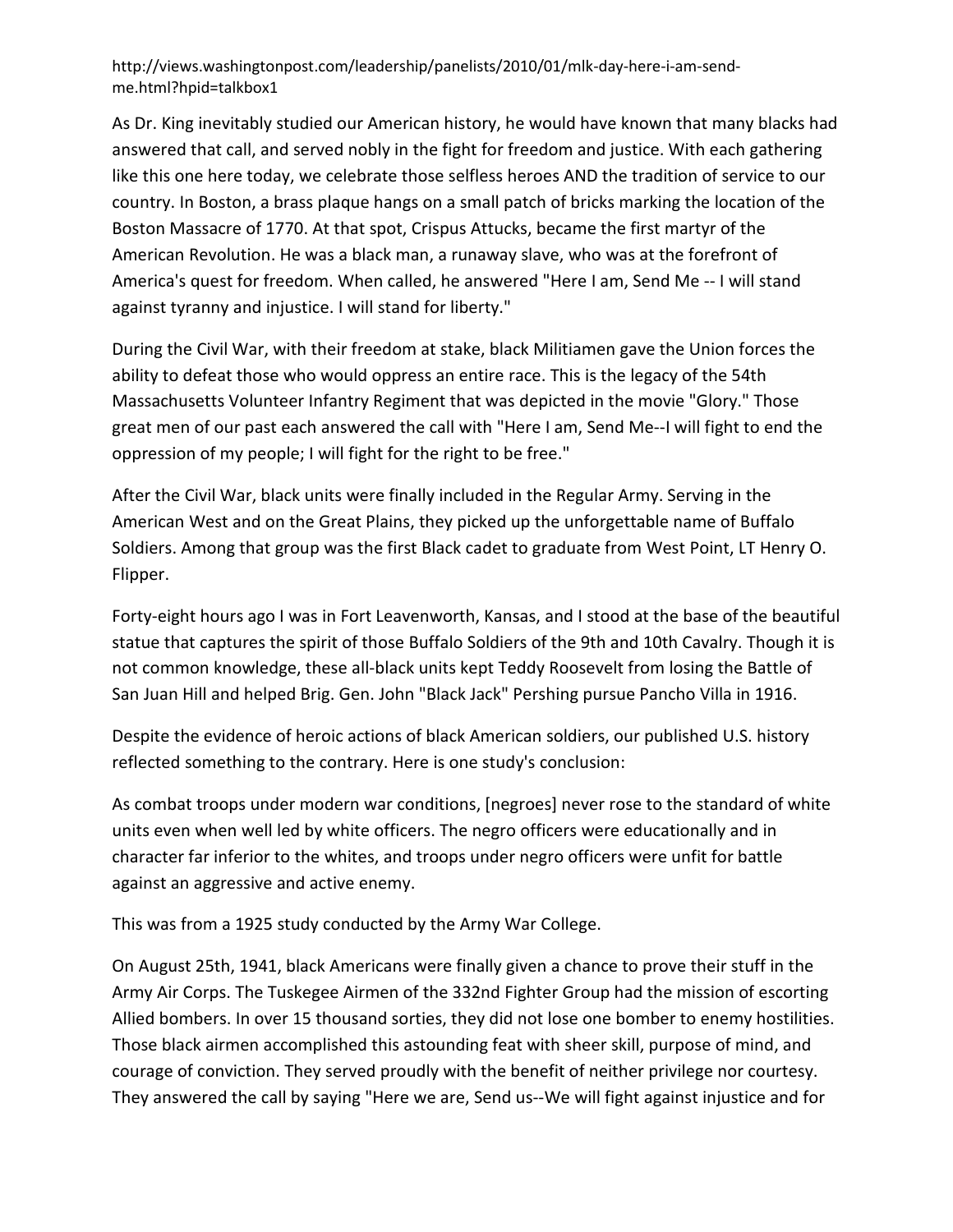the liberty of others in foreign lands." Dr. King would have also known about [Colonel Benjamin](http://www.af.mil/information/bios/bio.asp?bioID=5173)  [O. Davis, Senior-](http://www.af.mil/information/bios/bio.asp?bioID=5173)-the professor of Military Science at the Tuskegee Institute, who, in 1940, would become the first African-American to be selected and serve as a general officer.

In 2008, the U.S. Military celebrated a Diamond Anniversary--60 years sinc[e President Harry S.](http://www.trumanlibrary.org/whistlestop/study_collections/desegregation/large/index.php?action=chronology)  [Truman signed the Executive Orders for the integration of the Armed Forces.](http://www.trumanlibrary.org/whistlestop/study_collections/desegregation/large/index.php?action=chronology) This was one victory in our nation's internal battle against racism and stereotypes. We know that war is not yet won. As Dr. King once said: "If there is injustice for one, there is injustice for all."

We know well the names of black Soldier-leaders of the past who answered their personal calls in face of prejudice--Generals Chappie James and Ben O. Davis, Jr. were proud Tuskegee Airmen, as well as Vietnam-era Army Generals like [Julius Becton,](http://www.pritzkermilitarylibrary.org/events/2009/02-10-julius-becton.jsp) [Roscoe Robinson,](http://www.army.mil/-news/2009/02/05/16455-african-american-firsts-key-to-army-history/) an[d Medal](http://www.presidency.ucsb.edu/ws/index.php?pid=2503)  [of Honor Winner Charles Rogers](http://www.presidency.ucsb.edu/ws/index.php?pid=2503) who carried the flag of those warriors from yesteryear.

These soldiers are among those African-Americans that Dr. King would have studied and watched. He would have noted their ability and talent, but that the opportunity to realize their potential was something that was not available to all black Americans. Hence, Dr. King continued his speech with this paragraph:

It is obvious today that America has defaulted on this promissory note in-so-far as her citizens of color are concerned. Instead of honoring this sacred obligation, America has given the Negro people a bad check, a check which has come back marked "insufficient funds." But we refuse to believe that the bank of justice is bankrupt. We refuse to believe that there are insufficient funds in the great vaults of opportunity of this nation. So we have come to cash this check -- a check that will give us upon demand the riches of freedom and the security of justice.

Did Dr. King make a difference when he answered the call by not only saying "Here am I, Send me," but by also taking the risk of leadership?

The difference he made in my own life is clear. I grew up in Cleveland Ohio in the wake of the Civil Rights Act and experienced the riots in the summers of 1966 and 1968. When our nation was in turmoil, my family looked to Dr. King for spiritual direction, but more importantly, for hope.

I was a paperboy and the morning of April 5th, 1968, I delivered the Cleveland Plain Dealer, whose headline announced the assassination of Dr. King. While a bullet silenced the messenger, we know that it could not kill his message.

That following spring of 1969, I took a middle school trip from Cleveland to Atlanta to visit the [Dr. King Center](http://www.nps.gov/nr/travel/atlanta/kin.htm) and gravesite. As a senior, I was selected to receive the first Dr. Martin Luther King Jr. award from Shaw High School.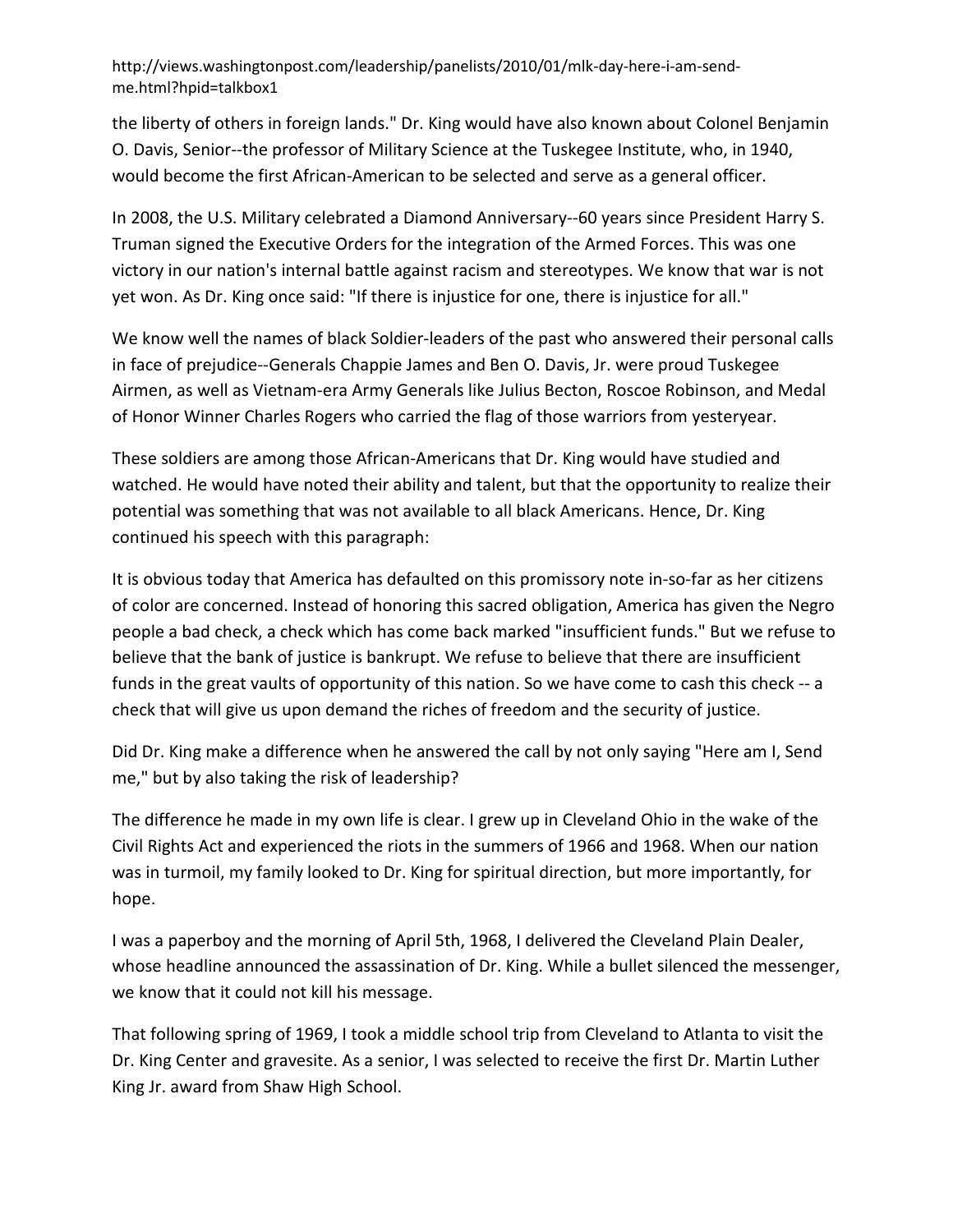In the fall of 1972, I was contacted by a West Point liaison officer who was recruiting young men of color to join the officer ranks of our Army. My fellow military academy cadets and classmates were Cadets Dorian Anderson (Cdr, JTF-6; Human Resources Command), Lloyd Austin (Cdr, 10 Mtn Div; 18th ABN Corps), Ron Johnson (Deputy Chief, Army Corps of Engineers during Hurricane Katrina); and Tom Bostick (recently nominated for LTG to be the Army G-1).

During those four years at West Point, I met officers of proven ability and great promise. Captain Larry Ellis was a boxing instructor and would go on to command 1ST Armored Div and US Forces Command. Capt Larry Jordan was a history instructor; LTG Jordan became The Inspector General of the Army and my boss as the Deputy Commanding General, US Army Europe. And an Asian American, Major Eric Shinseki, taught English and would be a squadron commander supported by then-Capt Allen in Schweinfurt, Germany. General Shinseki would become Commander, US Army Europe and then later the Army Chief of Staff.

Within this collection of cadets and officers, our paths crossed several times over my 30-year career. Our opportunity to serve was directly attributable to the call that Dr. King answered. His response and actions enabled and inspired others to act for something beyond self and in the service of others. It is clear that Dr. King did make a difference in my life and the lives of other black service members.

He also made a difference in our nation when we consider names like Colin Powell, Condeleeza Rice, and Barack Obama. Each of those names brings to mind first intellect, talent, and character, then race. In response to a question asked of me during the recent presidential candidate nomination process, I told a close friend I did not think that America was ready to elect a woman or a black man as president. I was wrong.

During the campaign of 2008, Barack Obama was not defeated nor was he elected because of the color of his skin. Dr. King might nod his head and smile and offer that Senator Obama was judged on the content of his character and his ability to convey to the American people, "Here I am, Send me; I can lead this nation. I believe that change is possible for the betterment of all Americans."

In closing, I think that Dr. King would have us to look around and notice where there are still inequities--in education, in employment, in economic conditions and in health care. In that famous speech at the Lincoln Memorial he declared to us:

I say to you today my friends, so even though we face the difficulties of today and tomorrow, I still have a dream. It is a dream deeply rooted in the American dream.

He would now ask what are we doing to make a difference, to make his dream--NO! our dream come true. Dr. King would press us and challenge us to act.